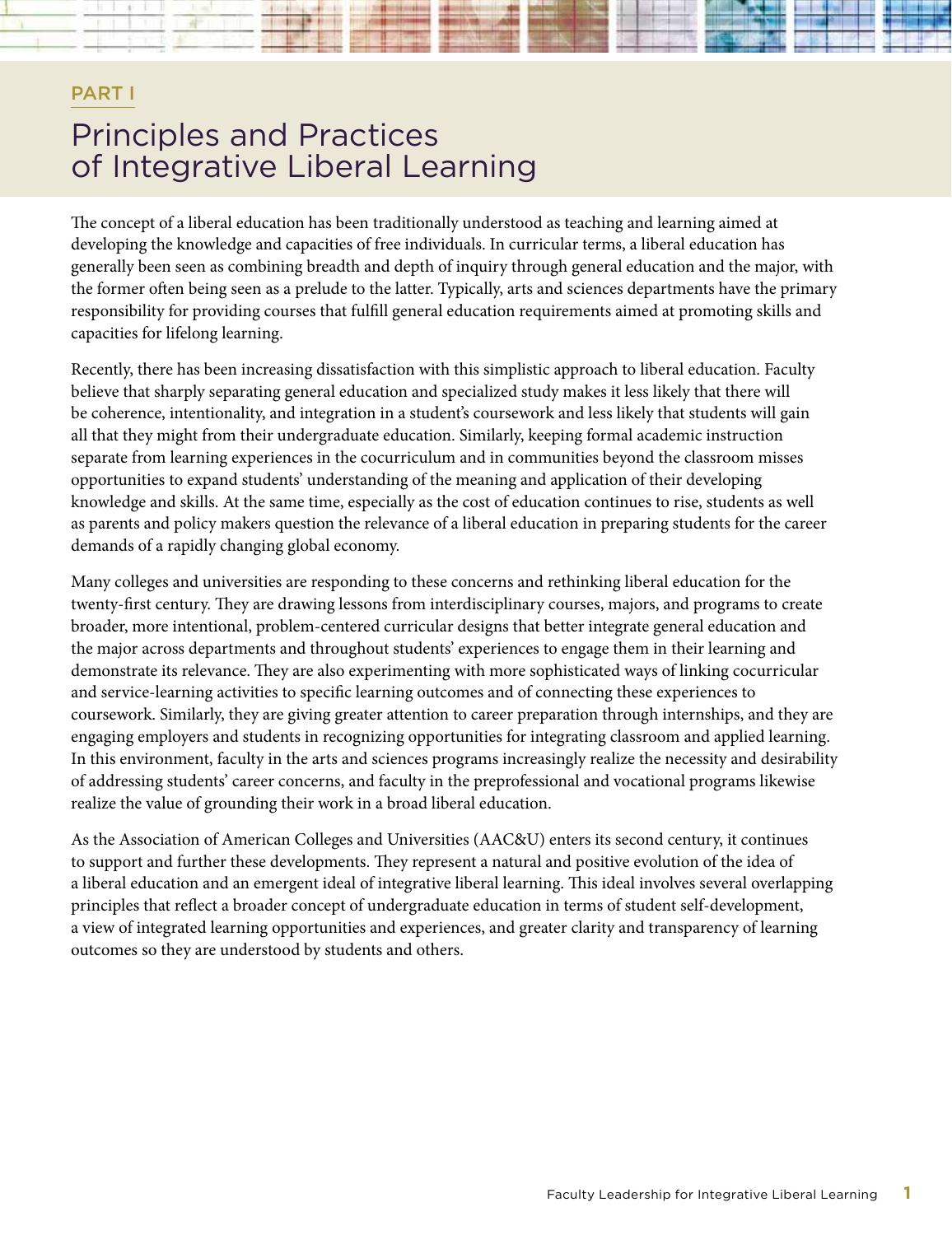

# DEVELOPING THE WHOLE STUDENT

**PRINCIPLE—Integrative liberal learning develops the whole student, laying the groundwork for personal growth, economic productivity, and responsible citizenship.** A college education should be more than the accumulation of credits in the arts, humanities, social sciences, mathematics, and sciences—the specific categories of most general education programs. Integrative liberal learning catalyzes a process of intellectual and personal growth by providing students with opportunities and guidance to make sense of the world and their place in it. Students develop and shape their identities by integrating the disparate parts of their undergraduate experience.

**PRACTICE—Integrative liberal learning practices feature curricular designs that recognize the stages of student development and the importance of connecting and scaffolding learning experiences.** Thematic first-year seminars, second-year community projects, upper-level interdisciplinary seminars, and capstone experiences, for example, support students as they take on progressively challenging tasks. Educational experiences include independent as well as collaborative work. Topics that engage students at both an intellectual and an emotional level lead to deeper and more lasting learning. Advisors, faculty, and staff understand that the educational impact of intellectual and social experiences both in and out of the classroom are strengthened when these experiences are developmentally appropriate and build upon one another.

**EXAMPLE—A model for an integrative, developmentally appropriate curricular design includes advising, course work, and experience outside the classroom. Guiding students through the activities across programs and years supports their ability to connect their experiences.**

### DEVELOPMENTALLY APPROPRIATE CURRICULAR DESIGN

#### **Foundation Experiences**

- **EXTER Student self-assessment for plan of study**
- n Interdisciplinary first-year seminar on sustainability
- **E** Community projects—January term
- $\blacksquare$  Writing and oral communication seminar

#### **Developmental Experiences**

- General education science course with lab
- **Nitting-intensive seminar on contemporary issues**
- **n** Creation of a learning portfolio to apply for major and meet with faculty
- <sup>n</sup> Noncredit volunteer work through campus civic engagement center

#### **Culminating Experiences**

- Major course with community-based consulting
- **Collaborative undergraduate research**
- **Capstone project**
- $\blacksquare$  Internship with alumni mentoring